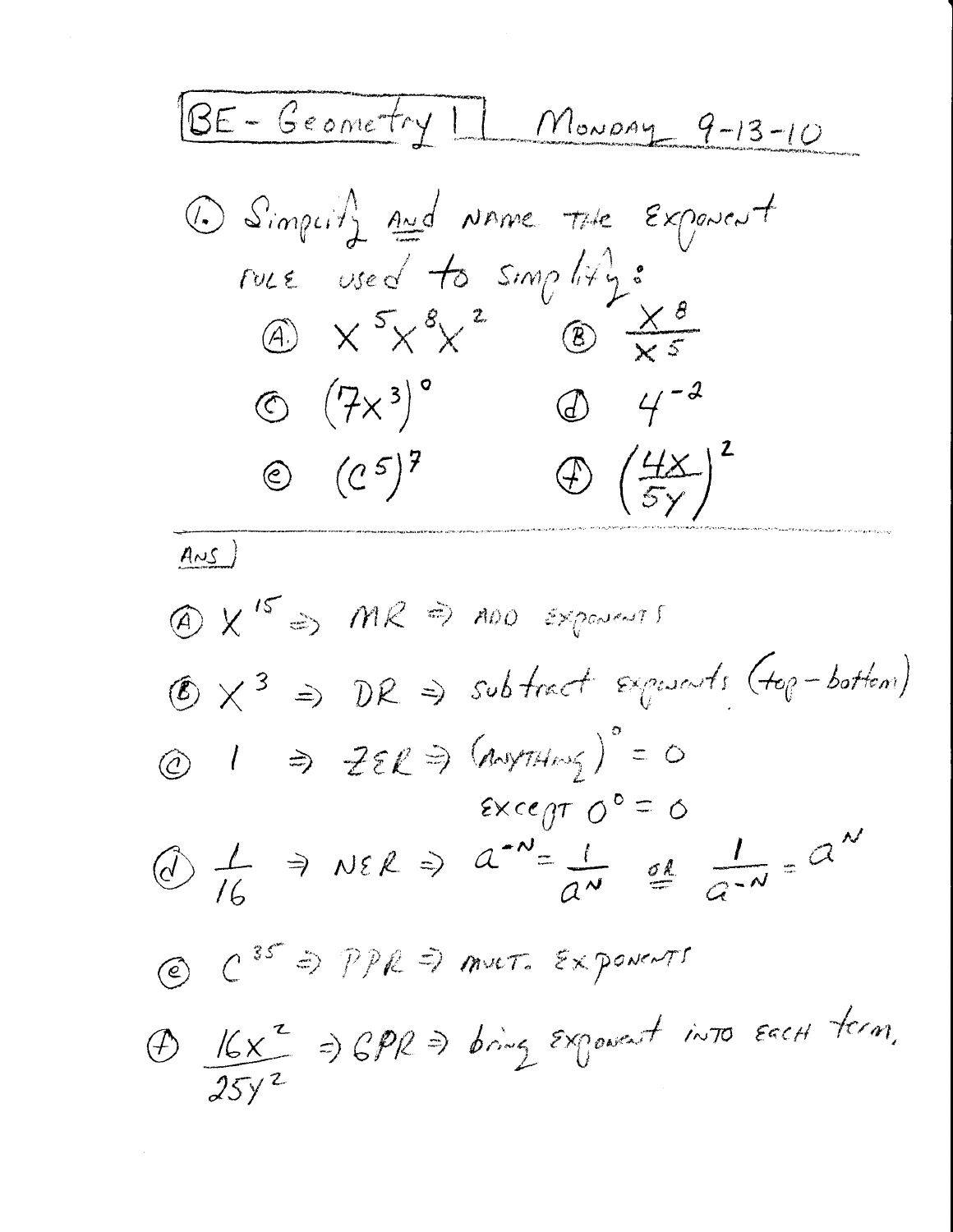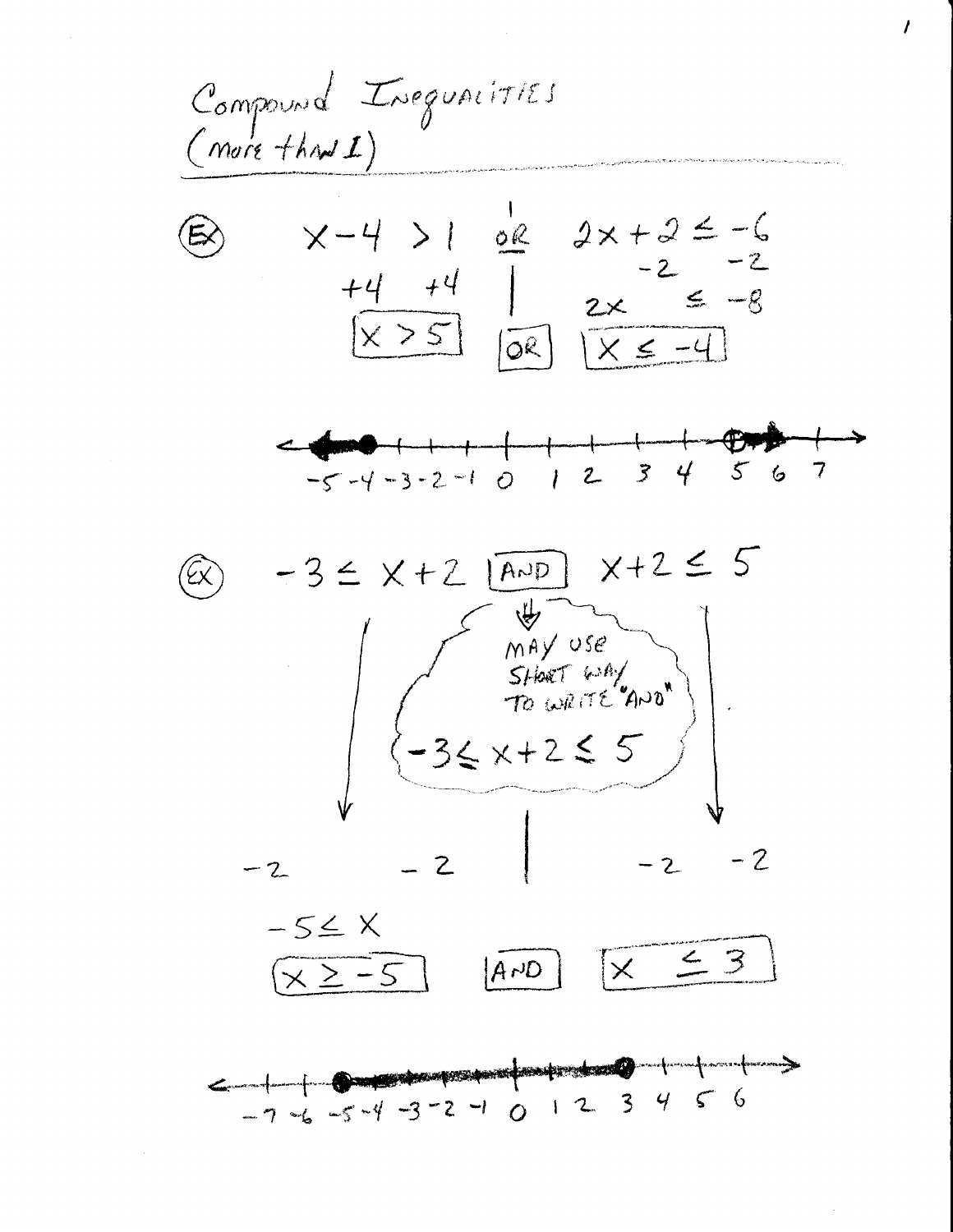QUADRATIC Equations  $\Rightarrow$  X to second power  $\Rightarrow$  2 solutions = CAN solve using  $ax^2+bx+c=9$ factoring (some fines) STANDARD Form of or completing the Square (OR OF) (Always) Linear Equations =>  $x$  to first power  $1$  solution  $\Rightarrow$ use "undos" to  $\Rightarrow$  $Solve.$  $mx + b = y$  $\Rightarrow q = mx + b$  Slope-wrecept Form  $\mathcal{A}_{\text{opt}}$  groondwate of  $(o, b) = \omega$ here Int Crosses (intercepts) the Y Axis  $y$ -wrecepT  $A_x + B_y = C$ STANDARD FORM  $A \geq o$  (positive) A, B, C, INTERGERS

 $\mathcal{Z}_{\lambda}$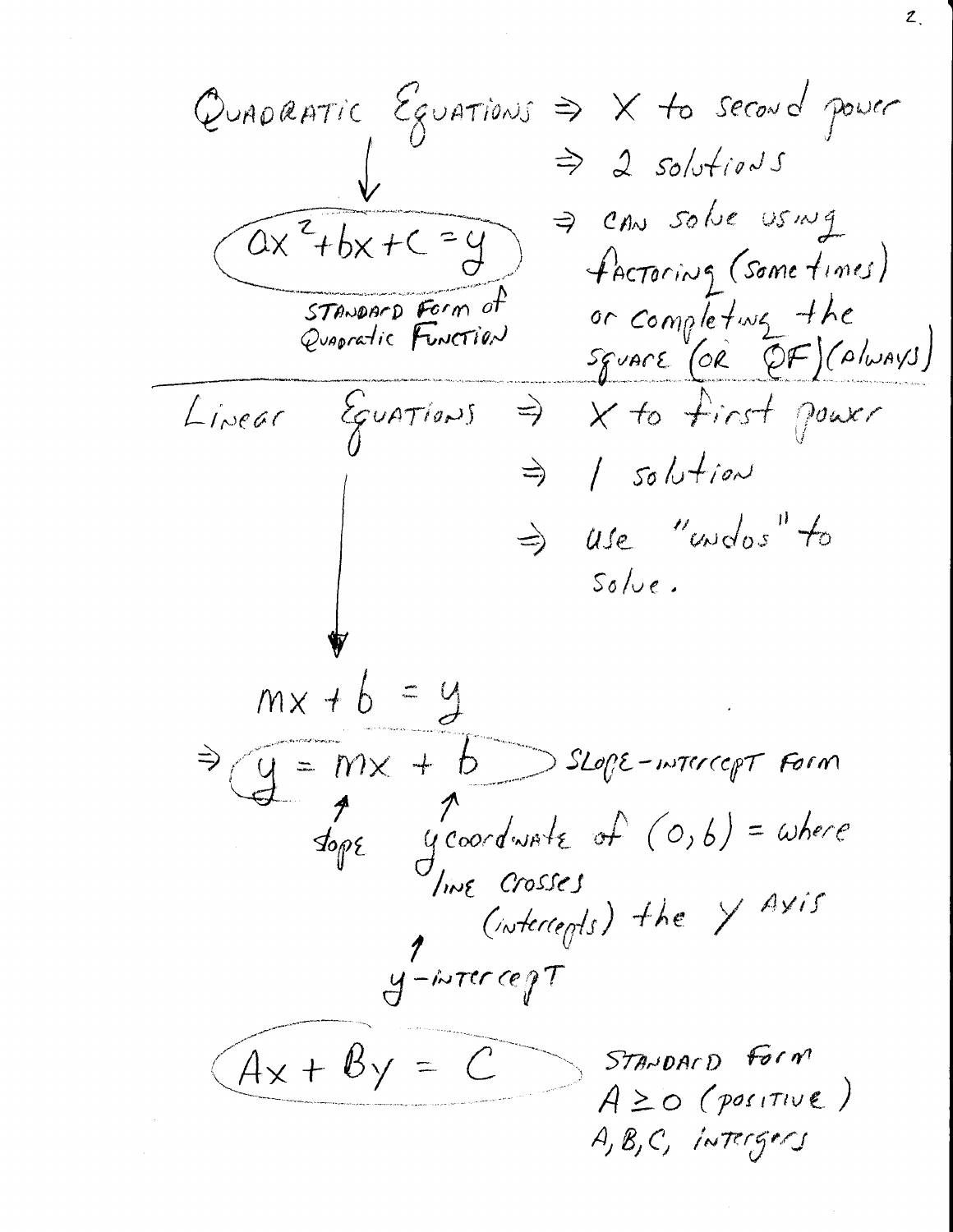$S L_{0} \rho \varepsilon = m =$  measure of "STEEPNers" of A line



Two very important special cases:

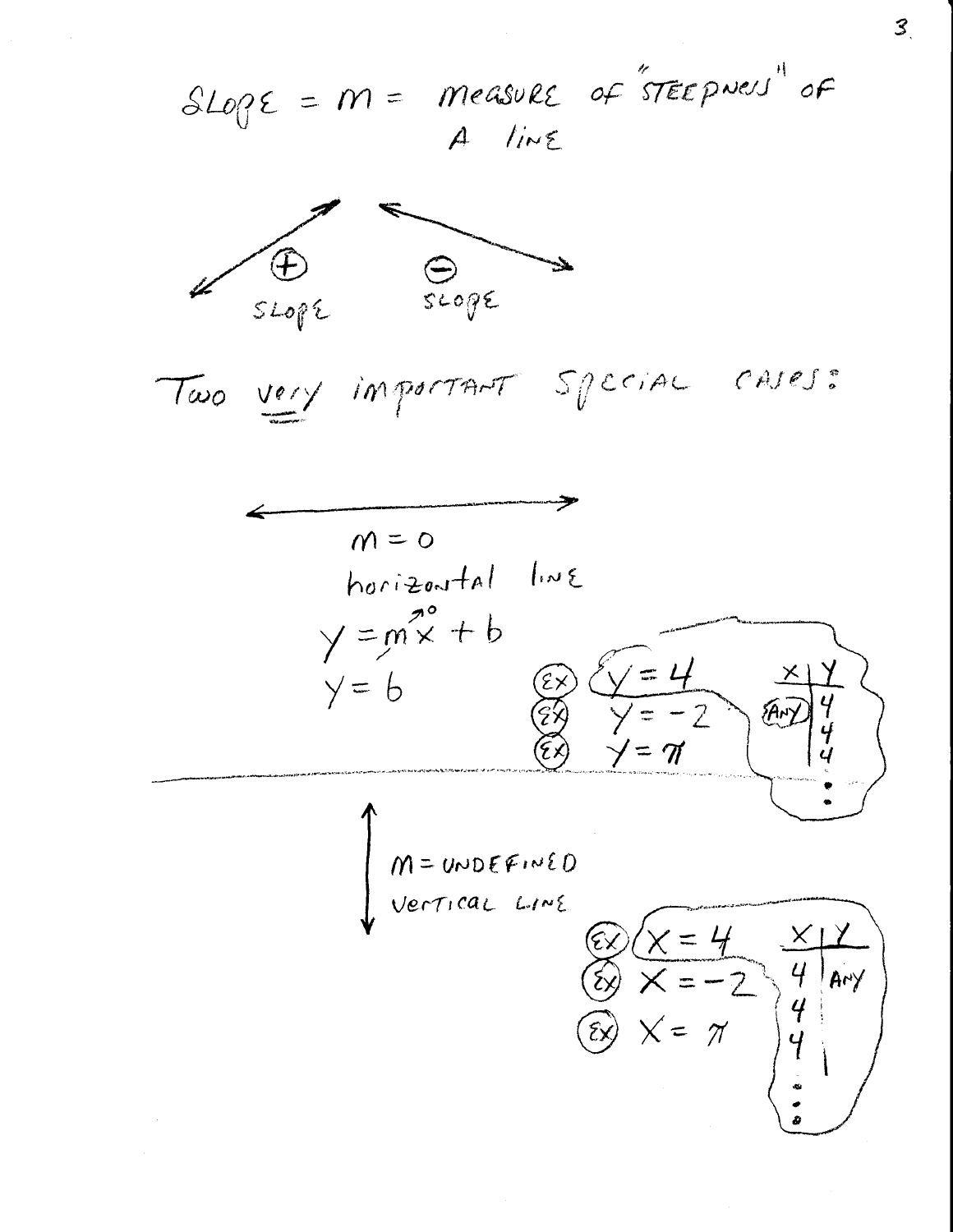PACALLEL LINES => SAME SLOPE  $y = 2x + 3$  $y = 2x - 4$  $y = 2x + 7$  $M_{11} = 2$ Perpendicular Lines => SLOPE Are REciprocals  $(cross AT 90<sup>o</sup>)$  $\circ \frac{1}{2} \times 3$  $M_{\perp} = -\frac{1}{2}$ ALL<br>Perparoicum  $\begin{cases} y=-\frac{1}{2}x+6 \\ y=\frac{1}{2}x-3 \\ y=2x+3 \end{cases}$  $\begin{array}{ccc}\n\mathbb{I} & \mathbb{A} & \mathbb{A} & \mathbb{A} & \mathbb{A} & \mathbb{A} \\
\mathbb{I} & \mathbb{A} & \mathbb{A} & \mathbb{A} & \mathbb{A} & \mathbb{A} \\
\mathbb{I} & \mathbb{A} & \mathbb{A} & \mathbb{A} & \mathbb{A} \\
\mathbb{I} & \mathbb{A} & \mathbb{A} & \mathbb{A} & \mathbb{A} \\
\mathbb{I} & \mathbb{A} & \mathbb{A} & \mathbb{A} & \mathbb{A} \\
\mathbb{I} & \mathbb{A} & \mathbb{I} & \math$ Direct Variation => line of my scope

 $\mathcal{L}$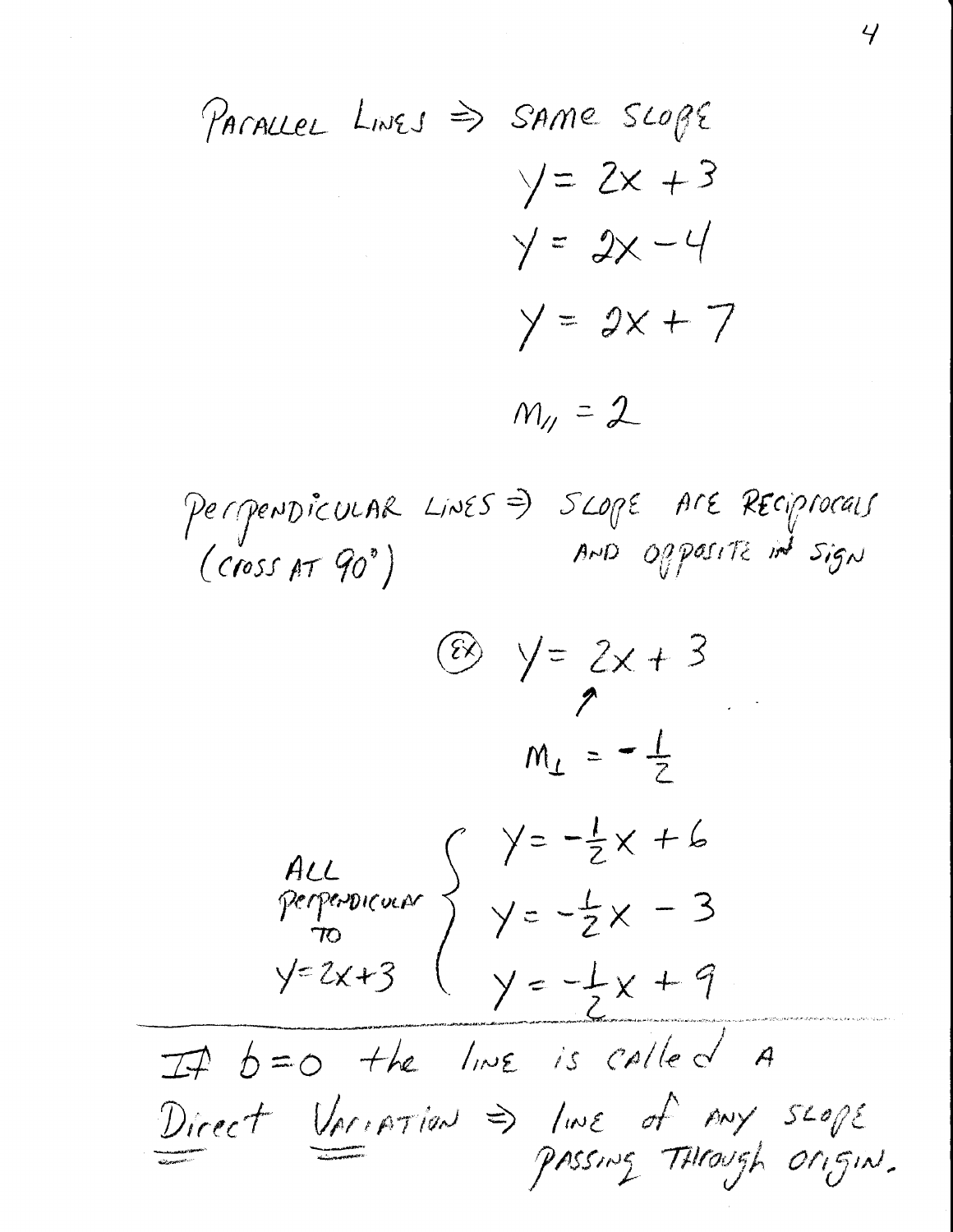Basic Algebra problems Find Equation of live THough  $(-2,-1)$  and  $(1,5)$  $(x_1, y_1^{\prime})^{\circ} (x_2, y_2)$   $m = y_2 - y_1$  $X_2-X_1$  $(-2,-1), (1,5)$  $M = \frac{5+1}{1+2} = \frac{6}{3} = \underbrace{2=m}_{1}$  $X, Y$  $y = \textcircled{m}x + \textcircled{b}$  $5 = 2(1) + b$  $5z^2+6$ <br>-2 -2  $\cdot \circ$   $\sqrt{=(n)} \times$   $+$  $(3-6)$  $y = 2x + 3$ I call THis THE "Y=MX+b fwice" method  $\frac{L}{Ary}$  way to check ?  $Y=2x+3$ 

5.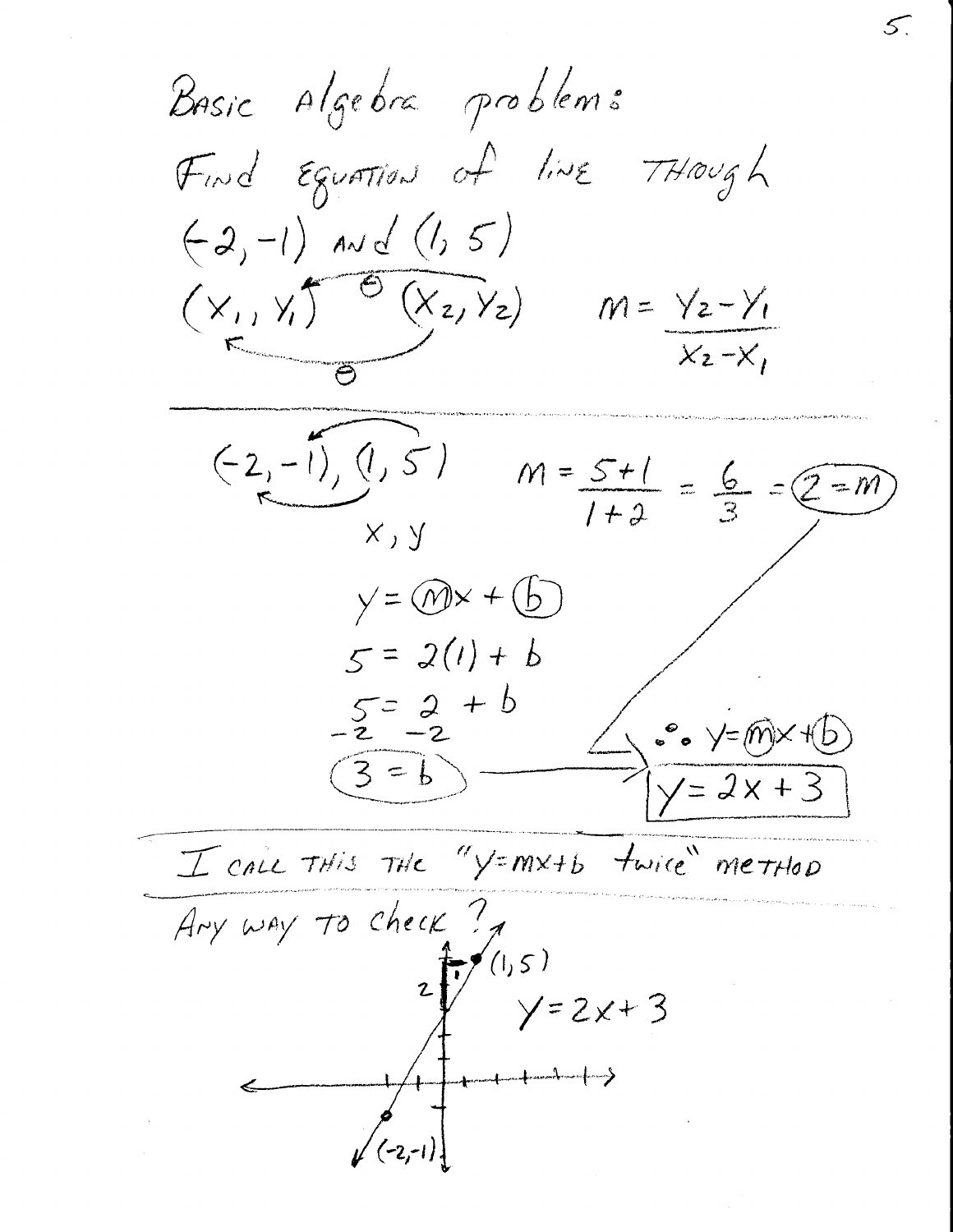$y = 2x + 3$  $How To get 94$  $m \times 16$  $\prime$   $\equiv$  $\int\limits_{-\infty}^{\infty} \frac{1}{\sqrt{2\pi}}\,e^{-\frac{1}{2}x}dx$ - then Move by scope move  $m = 2$  $y = 2x + 3$ Practice WorksHeet - 16 problems CLASSWORK  $H\omega = \mu v y$  NOT finished in class.